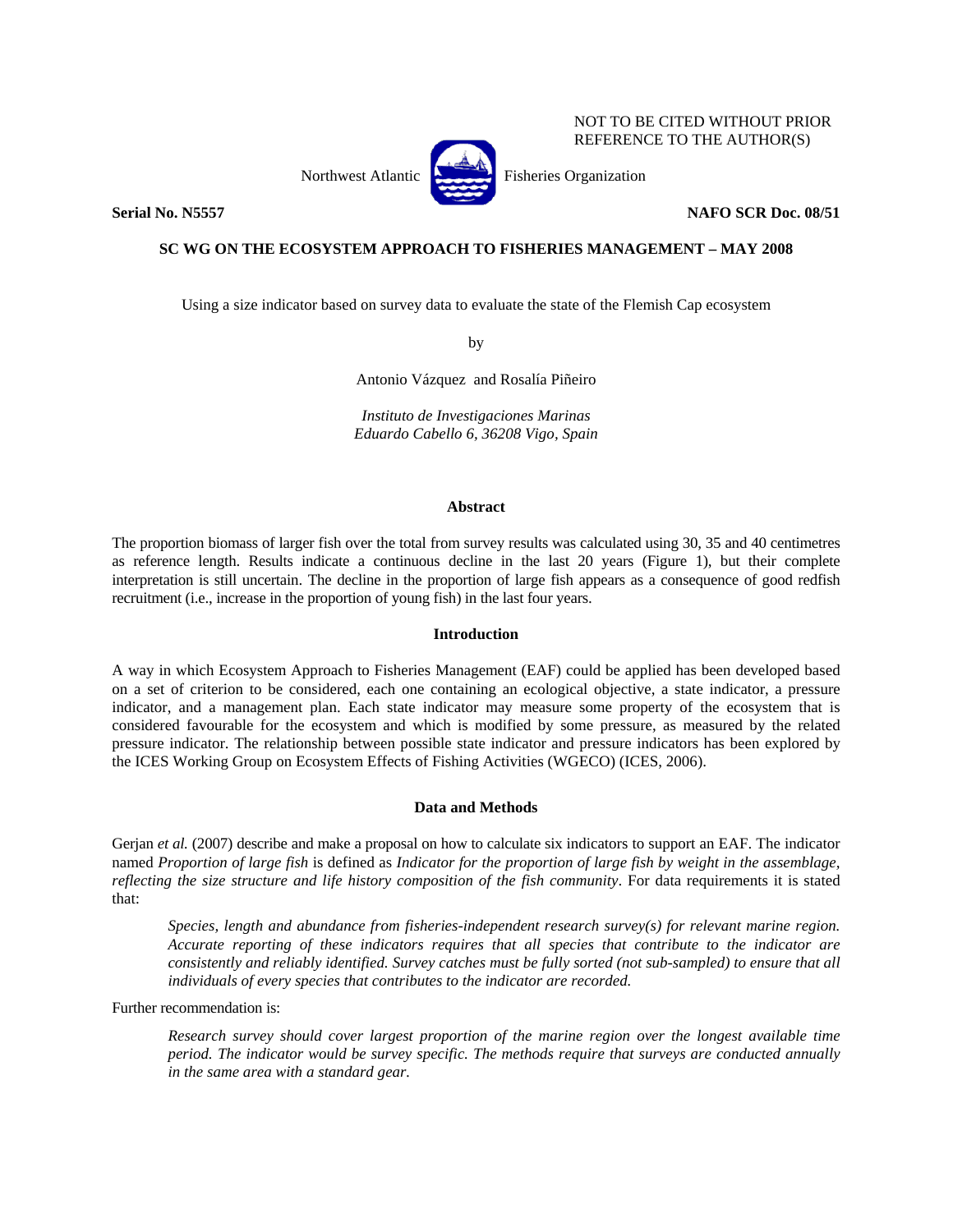Results from the EU bottom-trawl survey on Flemish Cap, 1988-2007 (Vázquez and González-Troncoso, 2008), were used. Since 1988, the survey covered the shallowest 19 strata, those with less that 730 m depth, but the area coverage was extended in 2003 up to 1460 m depth. Data from the 19 shallowest strata were used in this study to allow the longest uniform survey series.

The following steps describe the method used to calculate the size indicators:

- The list of fish species appeared in the survey was revised, and those without a known length weight relationship were eliminated. The final set comprised 40 key species.

- For each survey and each key species:

- 1. Survey biomass (swept area estimates) and its length distribution were calculated.
- 2. Sum of products (SOP) were calculated for both, the whole distribution (SOP-total), and those fish larger than the reference length (SOP-large-fish).
- 3. Biomass of large fish was then calculated as a fraction of the survey biomass equal to the ratio SOP-large-fish / SOP-total.
- 4. Survey biomass and biomass of large fish of every species were added to calculate totals for the whole set of species.
- 5. The survey indicator was calculated as the quotient between Total biomass of large fish and Total survey biomass.

Three reference lengths were considered: 30, 35, and 40 cm.

Bootstrap with 2000 replicates was followed to calculate standard deviates. The random selection process was only applied to hauls on each stratum, but not to the length distribution of each selected haul because it is considered a minor component.

# **Results and Discussion**

Results indicate a deep decline of the large fish survey indicator in the last four years: 2004-2007 (Figure 1), but the whole image is different depending of the reference length used. Using 40 cm as reference length, the indicators' series does not show any significant tendency in the period 1988-2003, but the tendency is significant with 30 cm. The intermediate 35 cm reference only indicates a weak significant tendency. Knowing the deep changes that occurred in Flemish Cap in that period, both in fishing effort and species' composition, results from the 30 cm reference length was judged preferable because it could better explain those changes.

Using 30 cm as reference length, Figure 2 shows the confidence intervals for the indicator (L30).

High inter-annual variability is a characteristic of the L30 indicator. To explore the dependence between the indicator and abundance of species, the contribution of each species to the indicator was calculated. Seven species accounted 90% of the indicator's value: cod, redfish, American plaice, Greenland halibut, witch flounder, Atlantic wolfish and spotted wolfish. Thorny skate has only a contribution around 10% in 2004-2005. The contribution of these species is compared with the indicator in Figure 3. Contribution of redfish was high in the whole period but very variable and showing no tendency. Contribution of cod was high and variable in the initial and last periods: 1988-1994 and 2006- 2007. Contribution of Greenland halibut was also high and variable in the intermediate period: 1998-2002. These result indicate that when species with large mean size, such as cod, Greenland halibut and skates, are abundant they dominated the large size portion of the fish community.

Redfish dominates the portion fish less than 30 cm in length. The proportion of redfish biomass in this group is higher that 80% (Figure 4), excepts in 1993, when cod was very abundant. The low L30 value in the last four years is a consequence of the increased abundance of redfish, for which fish length less than 15 cm were very abundant in those years, but four years was not time enough for them to growth greater than 30 cm.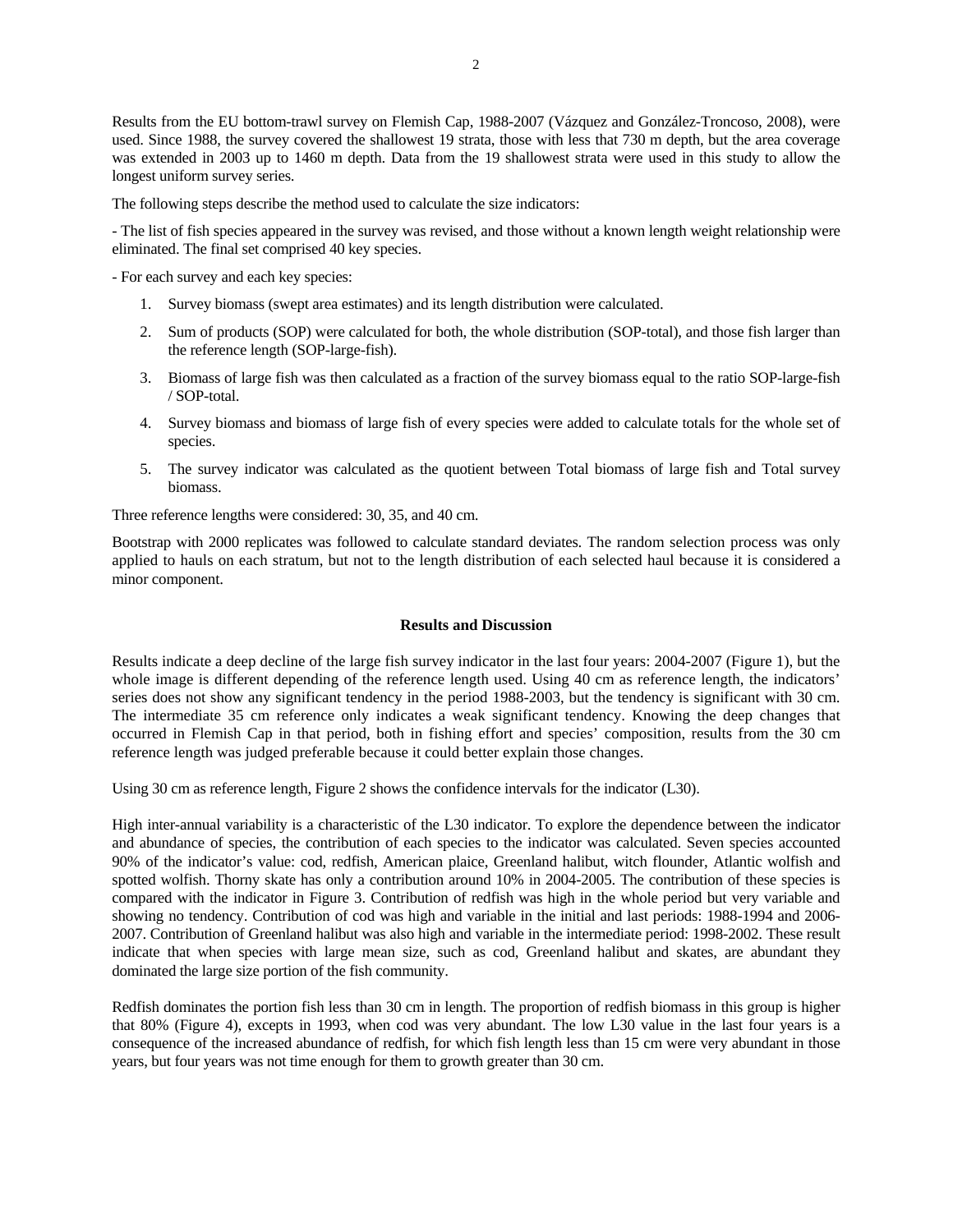In conclusion, L30 appears to be not linked to fishing effort, which has a sharp decline in 1994, when fisheries for cod and American plaice collapsed, and remains low since then. The occurrence of redfish is the most influential phenomenon.

#### **References**

- Gerjan, P., I. Lutchman, and S. Jennings. 2007. Report of the ad hoc meeting of independent experts on indicators and associated data requirements to measure the impacts of fisheries on the marine ecosystem. *EU Commission report*, 32 pp.
- ICES. 2006. Report of the Working Group on Ecosystem Effects of Fishing Activities (WGECO), 5 12 April 2006 , ICES Headquarters, Copenhagen. ACE:05. 174 pp.
- Vázquez, A. and D. González-Troncoso. 2008. Results from Bottom Trawl Survey on Flemish Cap of June-July 2007. *NAFO SCR* 08/34.



Figure 1. Proportion of survey biomass for fish grater than 30, 35 and 40 cm: Indicators L30, L35 and L40 respectively.

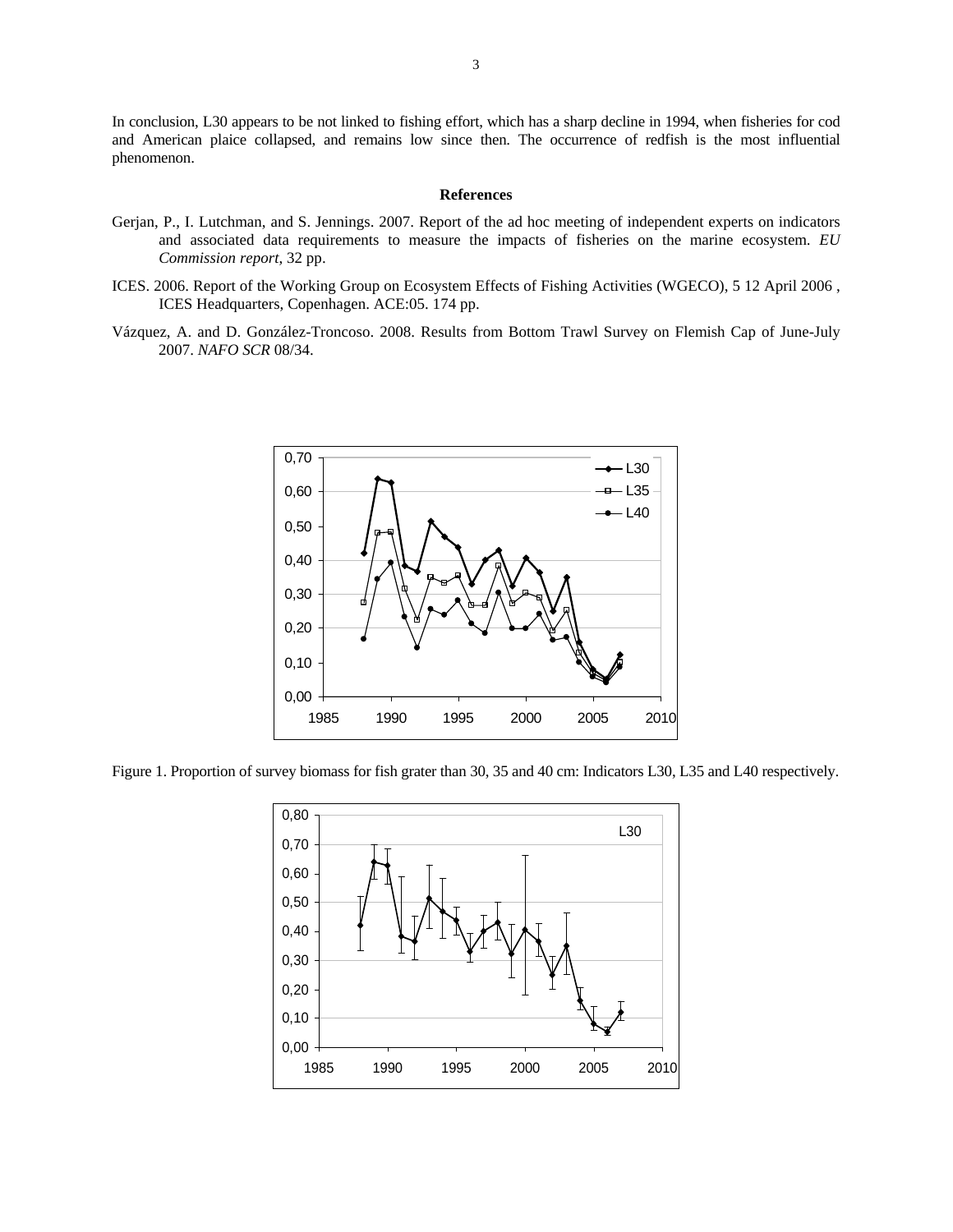Figure 2. Indicator L30: proportion of survey biomass for fish grater than 30 cm, and it 95% confidence interval.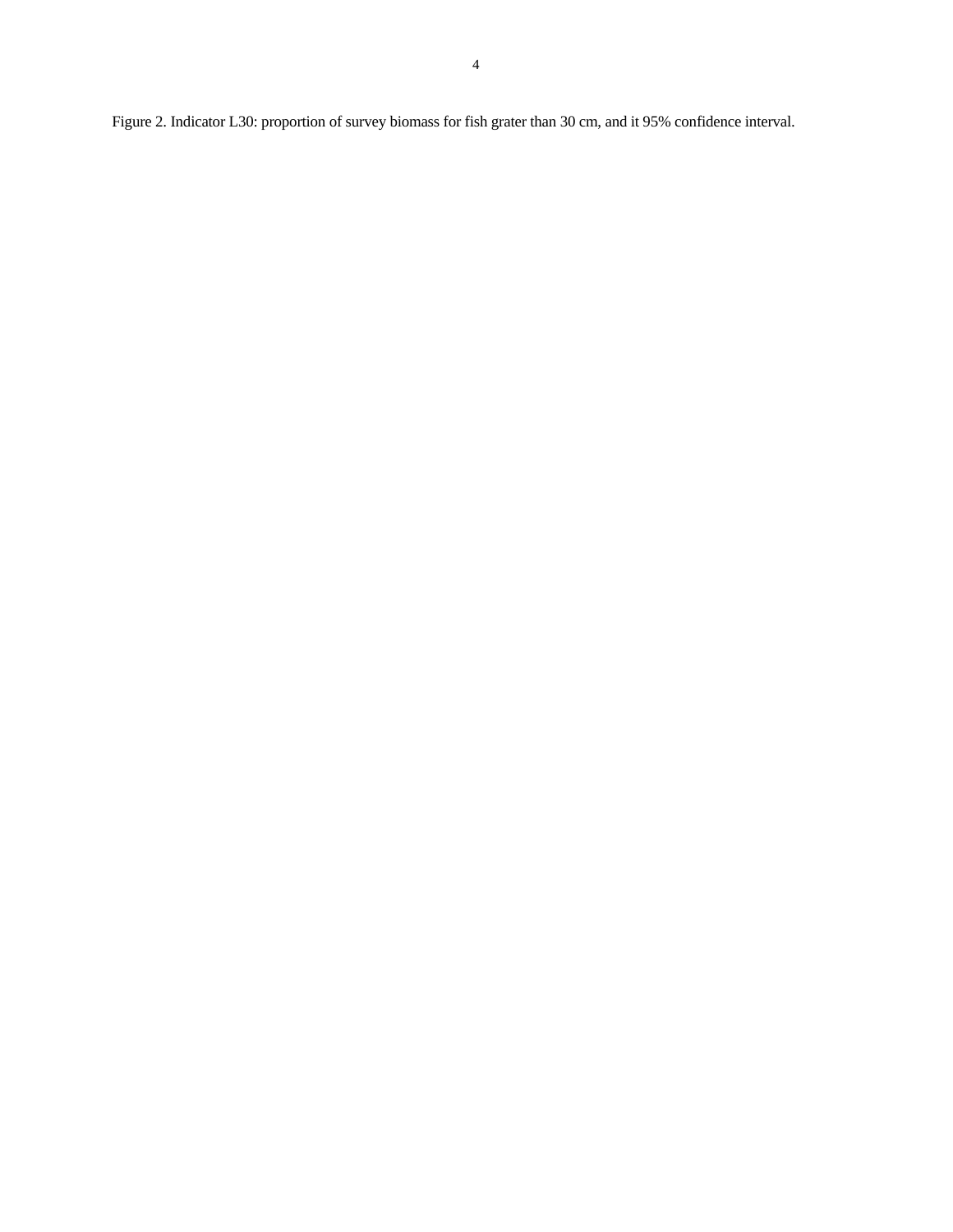

Figure 3. Evolution of the L30 indicator and contribution (%) of several species to its value.